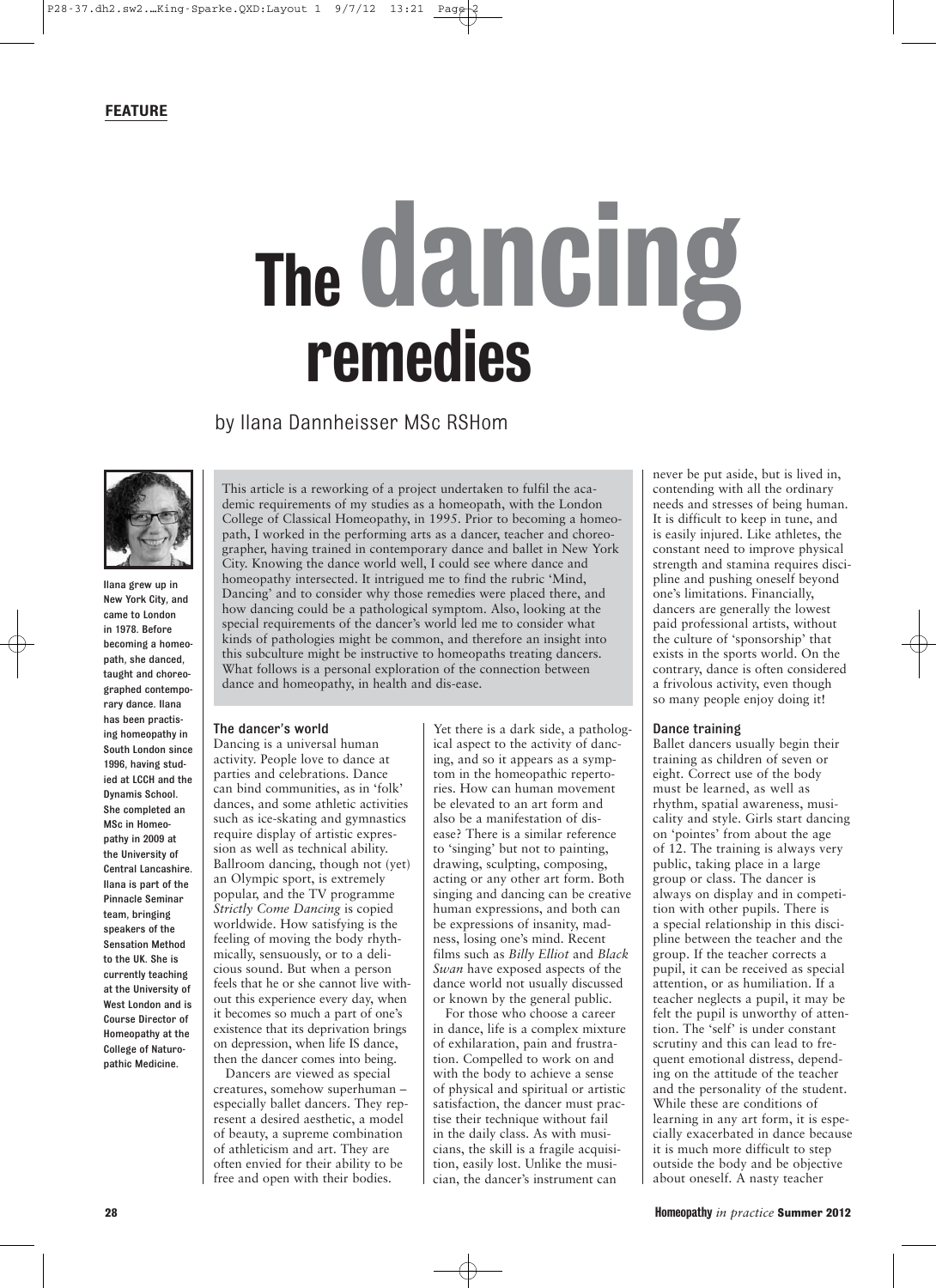

© Andrew Ross | Dreamstime.com Ross<sub>I</sub> ndrew

can abuse his / her power and easily enjoy shaming a pupil. The pupil just has to take it and get over it, not being allowed to reply or answer back. I have personally witnessed many incidents of this kind when I studied dance, but I also know that in the last few decades this is not practised as widely as it used to be.

Apart from ballet, there are different styles of theatre dance, called contemporary, jazz dance, or musical theatre dance. Classical ballet is still rooted in the ideals and values of the 19th century – exemplified in ballets such as *Giselle* or *Swan Lake* or *The Nutcracker*, probably the best known in the UK of all ballets. Contemporary dance grew out of the visions of a handful of dancers who pioneered a new approach to theatre dance in the early 20th century. Of these people Isadora Duncan is probably best known. Others are Martha

Graham and Doris Humphrey (USA), Mary Wigman (Germany, before the Second World War), and Merce Cunningham (USA). They created new techniques of dance and new sets of movement vocabularies, based on their needs for expression, in the same way as painters such as Picasso and

Dancers are viewed

as special creatures,

somehow superhuman

**Contemporary** dance style combines defying and yielding to gravity

composers such as Stravinsky rearranged their media to suit their visions. The new styles dealt directly with emotional content, and giving into gravity, as opposed to always defying it. They sought to work with the nature of the human body, rather than against it. The development of these styles is no less theatrical or demanding in skill. The training is as rigorous, but tends to start later in life, as they require more emotional maturity. There is a tradition of experimentation, and contemporary dancers are encouraged to develop their own creative potential through choreographic exercises.

The style of ballet is generally curved, graceful, restrained, strong yet light, always pulling upward away from gravity and often extremely athletic. Contemporary dance styles are more grounded, sharp, angular, emotional, weight- $\triangleright$ ed and sometimes wild. The style

## Homeopathy *in practice* **Summer 2012 29**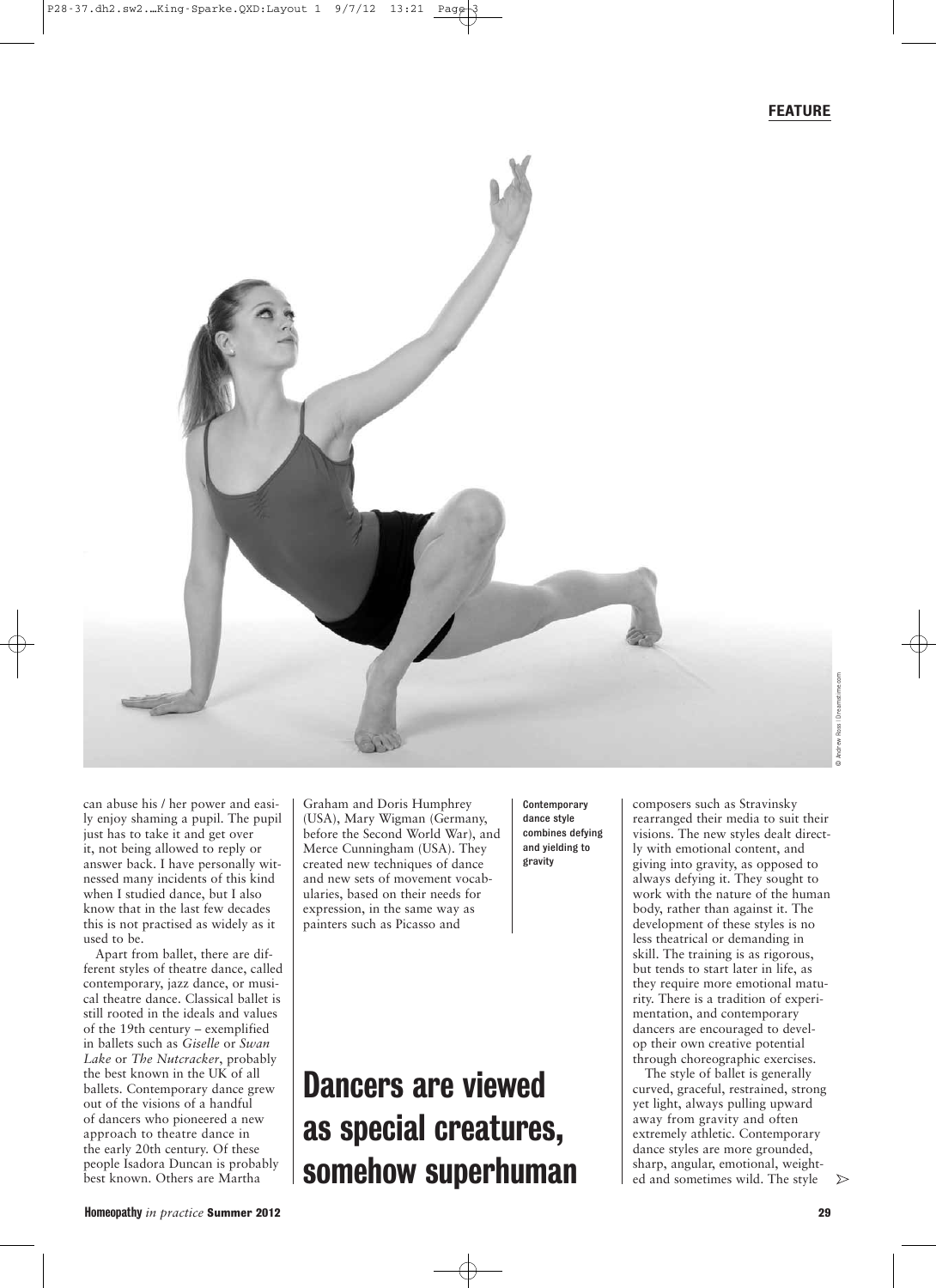$\triangleright$  a dancer chooses indicates many clues to his / her personality. In many ways the dancer superimposes on him / herself an extreme form of 'body language'. Martha Graham famously remarked 'the body never lies' – meaning what you are within is what you show outwardly, in your movement and actions. You cannot hide the truth of the inner state.

## Why do dancers dance?

Doris Humphrey, one of the early American creators of contemporary dance, wrote in 1937:

The dancer believes that his art has something to say which cannot be expressed in words or in any other way other than by dancing … there are times when the simple dignity of movement can fulfil the function of a volume of words. There are movements which impinge on the nerves with a strength that is incomparable, for movement has power to stir the senses and emotions, unique in itself. This is the dancer's justification for being, and his reason for searching further for deeper aspects of his art (www.dorishumphrey.org).

An English contemporary dancer, Miranda Tufnell (1993) wrote:

I have always been fascinated by the shifting evolution of thought through a dancer's body. I wonder at how deeply individual each person's movement world is, and search for a physical 'language' that gives voice to part of ourselves that tends to be voiceless. My work feels like a journey inwards and outwards, to bring to consciousness the interpenetration of my body and the world around me. Never much interested in doing other people's steps, I search to find ways of unlocking the habits that confine awareness … I am always giving up dancing – too old, too tired, the needs of children – yet always drawn back as I realise that it is in dancing I am most fully present and alive, as if in dancing I discover more fully for myself who I am.

## Dance as therapy

The quote above exemplifies the possibilities of dance as a therapeutic medium. In the practice of Dance Movement Therapy, dance is viewed as healing activity. Healthy dance corresponds to vitality, dynamism, change, flow and adaptation, very much in line with Hahnemann's definition of health as 'when the dynamis that animates the material body rules with unbounded sway …'. Rachel

## Healthy dance corresponds to vitality, dynamism, change, flow and adaptation

Melville Thomas, a dance therapist, wrote:

It is a commonly held belief that dancing is intrinsically good for you, that it allows the dancer to feel more alive, to let off steam and to have the satisfaction of creativity in movement.

The premise of this form of therapy, which is a branch of psychotherapy, is that movement reflects personality, and that there is an intrinsic relationship between thoughts and feelings and behaviours. A person's movements and body positions indicate moods, and how that character responds to and copes with the world around. It is understood that personality develops largely through non-verbal experiences and expressions which form the language of the body. This learning occurs at an early age, and is never forgotten.

Melville-Thomas continues: As a healthy development is reflected in a broad and adaptive repertoire of movement, so difficulties and upsets in personal history may also manifest in the body. The dance and movement therapist is trained to observe and identify such problems and to empathise with the person's feelings by 'replicating' or 'mirroring' his / her movement … It is the task of the dance and movement therapist to draw alongside each person and stay with him, joining in and attempting to understand his 'dance'.

This is none other than movement homeopathy! For example, dance therapists typically work with autistic and hyperactive children. In autism, the child cannot release, or flow, or relax his weight into gravity towards the floor. The dance therapist enters the held world of the child, and then gradually encourages contact with the floor and relaxing the weight, which in turn allows the child to feel safe and connected with the world.

Dance therapy maintains that an individual needs to experience a range of movement which corresponds to a range of emotion. Patients are 'stuck' in a particular dance, a narrow range of movement behaviour, and the goal is to become 'unstuck', or rather 'to move with unbounded sway'! The word EMOTION itself is closely linked with movement and flow, as the prefix 'E' means 'from' and 'motion' means movement; therefore 'emotion' means 'from movement', as in 'I was moved to tears'. The dance therapist is interested in rhythm, flow, shaping, roundness, holding, relaxation, contact with the floor, increasing mobility in joints by moving all parts of the body, allowing expression in a safe environment. What they hope to achieve is that the patient becomes able to relate, to become a whole person by being able to move and flow in connection with others and the world around them; in short, to be able to experience mental and emotional wholeness.

We might say that each one of us can experience the beneficial or healing effects of certain movements, such as graceful slow movements to sustained melodies of string instruments, which can yield a feeling of inner peace and connection to one's centre. Or, hard, angular, quick, sharp movements accompanied by rhythmic beating of a drum, which can provide a means of release from anger or frustration.

So, is this dance? When the intention of movement is enhanced and elevated beyond the unconscious way we perform an infinite variety of actions, it becomes dance. By engaging in this heightened awareness, there can come a feeling close to spirituality, or at least a sense of connectedness with oneself, an integrity, wholeness. This is the power of dance to which the dancer is strongly attracted and accounts for the feeling that dancers have that they feel most alive when they are dancing. One could almost say, the dancer is addicted to dancing!

### Dancer's health

Professional dancers, dancing every day in a company and performing regularly, represent the other end of the spectrum to dance therapy, in terms of its physical demands. Performance itself can feel ecstatic,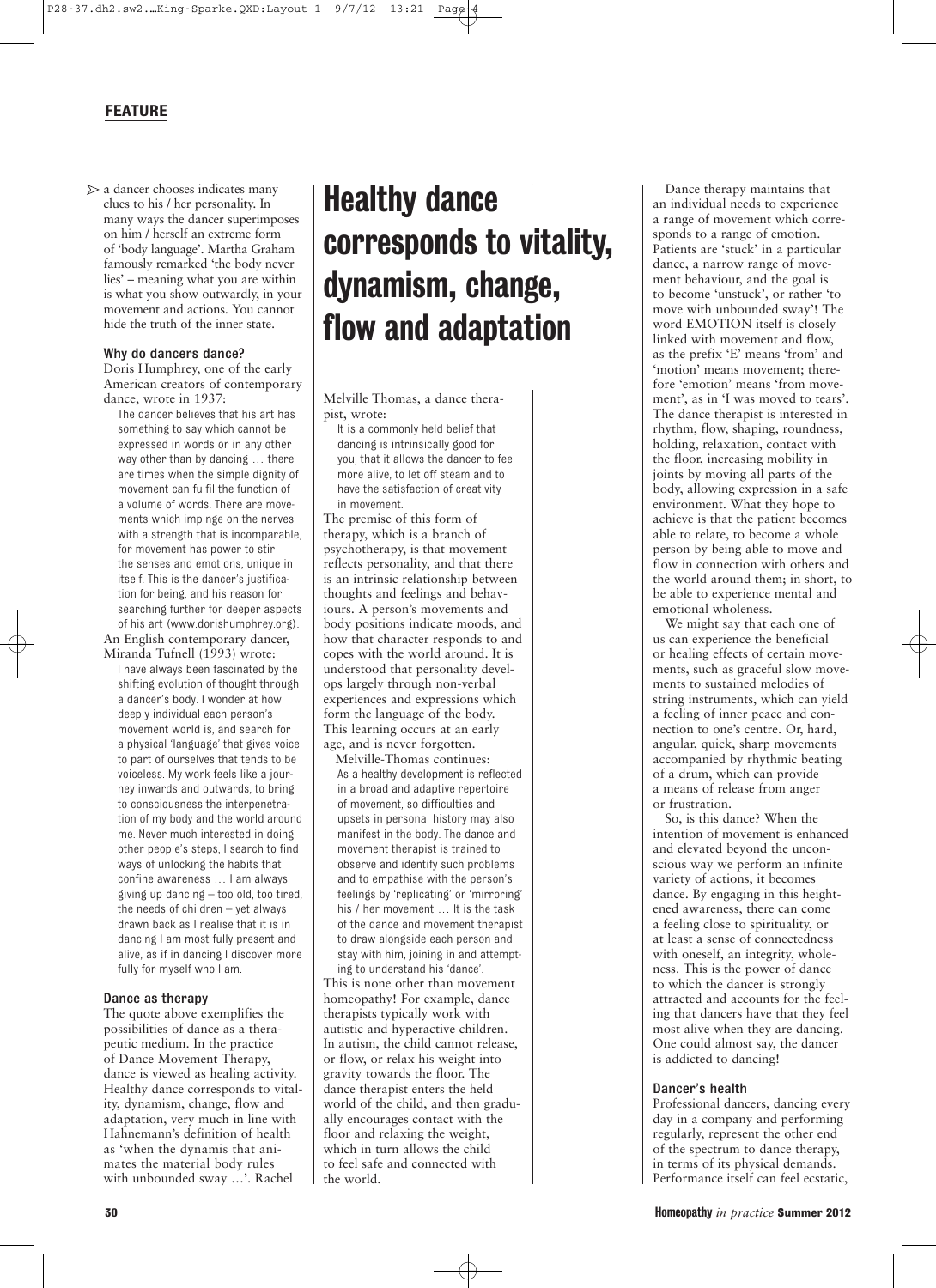transcending reality, creating magic. Preparing for the performance can be intensely gruelling, requiring hours of practice and daily rehearsals. The body is often asked to perform unnatural movements to fulfil a choreographic intention. It is not difficult to imagine that dancers are easily prone to sudden traumatic injuries such as sprains, strains, torn muscles, ruptured ligaments or tendons, bruises, dislocations or fractures. Equally, chronic or cumulative injuries can result from the repetition of the extreme actions required. These include inflammations of tendons, fatigue, or physical stress. Injuries occur from being overworked and overtired. They can result from dancing on unsuitable floors, in cold environments, with insufficient warm-up and in difficult choreography. The emotional effect on the injured dancer should not be underestimated. Because the instrument of the art is so closely connected with the dancer's identity, to be excluded from participating often leads to depression and feelings of uselessness.

For women dancers who are required to keep a low weight, menstrual disorders can occur such as amenorrhea, or delayed menarche. Both conditions are affected by low body weight. It is now commonly acknowledged among practitioners of sports medicine that amenorrhea occurs when there is a combination of intense physical endurance training and a calorie restricted diet. Severe calorie restriction, leading to a significant reduction in body fat, influences the hormone balance with the result that menstruation ceases. In studies done on Olympic athletes, there is also a high incidence of amenorrhea among gymnasts, cyclists, runners and lightweight rowers, and a low incidence among swimmers and heavyweight rowers. Cyclists and ballerinas have a similar incidence. Age is another important factor, in that young woman in their late teens and early twenties appear to be more susceptible than older women. Since dancers generally intensify their training and begin to work professionally at this younger age, the risk of developing amenorrhea is high. Since the woman's body is producing low levels of oestrogen, this can predispose to osteoporosis. Athletes with amenorrhea have

significant reduction in their bone density levels. The relationship between oestrogen and the healthy maintenance of bones is now well established (Wolman, 1991).

This discussion naturally leads to the issue of how dancers keep their bodies at the desired (though not necessarily required) low weight. George Balanchine, an American ballet choreographer, was well known for wanting to 'see bone'. Eating disorders, particularly anorexia, are not uncommon. Like others who suffer in this way, dancers often have an unrealistic or distorted self-image as well as attitude towards food. A counsellor and psychotherapist, J. Buckroyd,

## Dancing appears in many of our remedies in the materia medica

has written about eating disorders among dancers, based on her extensive experiences. She describes the psychological profile of the dancer as having active capacities, such as self-discipline, perseverance and physical courage, but corresponding passive characteristics, such as willingness to be corrected and told what to do, to fit into a hierarchy. This willingness makes the dancer vulnerable to ill treatment, even exploitation. She states 'Dance students and professional dancers are an emotionally vulnerable group'. The young age at which a dancer begins training means that teachers are responsible for personalities which are not yet fully formed '… whose confidence, whose self-perception, whose selfimage, is easily damaged and who

we have to protect in that way'. She observed the daily class as being highly stressful for many dancers, because of the way it was taught, having heard from many student dancers of traumatic occasions during their class which then prompted them to binge eat. She summarises:

Eating disorders in my view are a coping mechanism. They are a means of dealing with life … they are invoked when there doesn't seem to be another way of dealing with the way life is … I think that in a minor key this is probably something with which we are all familiar. We know about comfort eating and about not eating when we are unhappy (Buckroyd, 1991).

## Homeopathy and dancers

The portrait painted thus far of the dancer's world may seem somewhat unhealthy! Of course, individual susceptibility will determine how dancers respond to this seemingly harsh environment. Homeopathy could offer so much beyond the obvious first-aid remedies for treating injuries, sprains, strains, ruptures or fractures.

One small example from my experience shows how a remedy helped in an acute emotional context: During a dress rehearsal for a student dance recital, Anna (not her real name), one of the dancers performing a lead role, was on stage along with the rest of the cast, as the run-through was about to start. As it happened, Anna had recently started to show the typical signs of becoming anorexic, having recently lost a lot of weight. Her energy was poor, her expression vacant. However, she had already been cast in the lead, along with another dancer with whom she would alternate the role. The director had not wanted her to dance at this rehearsal, but for some reason she didn't know this. In front of the whole group, he asked her to leave the stage, as he wanted the other alternate dancer to run through the dance. In fact, he was dubious as to whether Anna was up to it, though he did not say this to her. Anna was also required to dance in the group parts when she was not performing the lead.

Anna fled to the girl's toilet and a few minutes later one of the other students came to tell us she was sobbing hysterically and wouldn't come out. The director

 $\triangleright$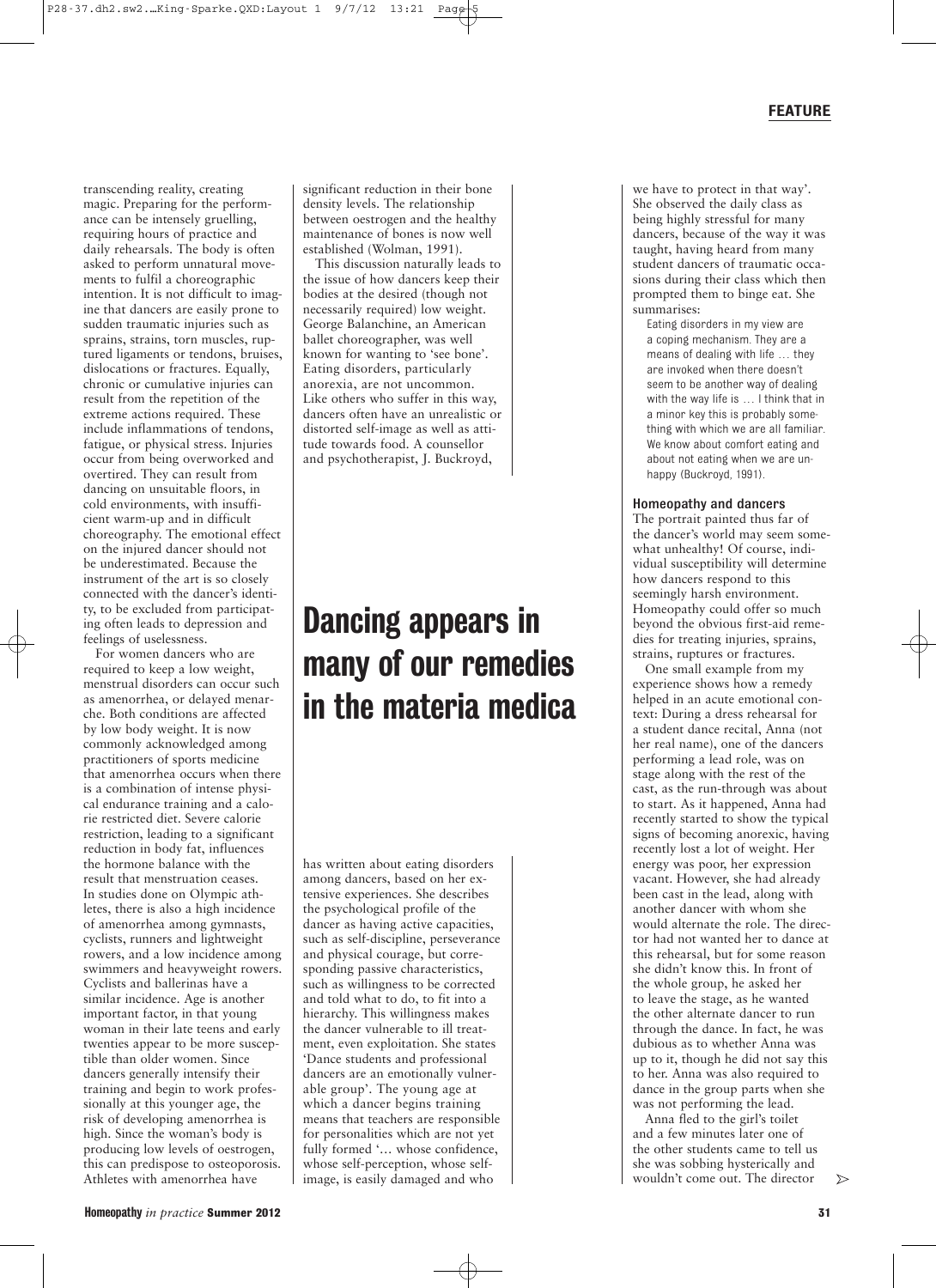## FEATURE

 $\triangleright$  turned to me and asked me to go and talk to her, calm her down, so that the rehearsal could get under way. My first attempt with her failed – she would not stop sobbing. She was overwhelmed with humiliation and the prospect that she would be cut from the lead role. This would have been disastrous for her, as she knew she was too thin, and if her family knew she was taken off the role, they would also realise she had become ill. I asked her if she would be willing to take some homeopathy, and she agreed. Not having any remedies with me, I dashed to the local pharmacy which stocked some basic remedies, and got some *Ignatia* 30c. Racing back to the theatre, I gave Anna one dose. Within ten minutes she was back on stage, putting on her pointe shoes, and cheerful. Perhaps this remedy helped her at a deeper level – it was not possible to pursue further. However, she did dance the role in performance.

## The materia medica of *dancing*

Why is there a rubric 'Dancing' in the *Repertory*? How is 'dancing' an expression of dis-ease? What is meant by 'dancing', and is it the same for all the remedies? These questions prompted me to look at the remedies themselves, to try and understand their presence in that rubric.

Here are the remedies currently listed in *The Complete Repertory 2011* (van Zandvoort, from KHA MacRepertory; the numbers indicate grading from 1-4): mind; DANCING (73): acon., aether, 3Agar., agath-a., aids, alum-s., 2amet., ana-i., androc., apis, arist-cl., 3Bell., 3Boss., bros-g., calc-p., camph., cann-i., cann-s., caras., 4CARC., cer., chirf., chlol., 3Cic., clad-r., 3Cocc., con., 2cordy-a., 4CROC., croto-t., dat-f., dpt, erb-o., fl-ac., gins., glyc-g., grat., hippo-k., 3Hyos., ign., ilx-p., irid., kola., lach., lat-h., loxo-r., lsd, merc., 2nat-m., nitroo., 3Onc-t., ozone, ph-ac., pholcph., pip-m., 3Plat., posit., rob., salx-f., sant., scorp., 3Sep., sil., soph-m., stict., 4STRAM., 2tab., 4TARENT., tax., teg-a., 2tela, uran., verat. Also:

mind; DANCING; amel. (14): cann-s., carc., caust., erb-o., 3Ign., lam-cy., lat-h., nat-m., posit., salxf., 4SEP., sil., stann., 4TARENT.

| Remedy groupings                                        |                                                                                                                                                                                                                                                              |
|---------------------------------------------------------|--------------------------------------------------------------------------------------------------------------------------------------------------------------------------------------------------------------------------------------------------------------|
| Animals $(13)$ ;<br>mainly spiders<br>and sea creatures | Anas indica (Duck), Androctonus (Scorpion), Apis, Carassius<br>auretus (Goldfish), Chironex fleckeri (Box Jellyfish),<br>Hippocampus kuda (Seahorse), Lachesis, Latrodectus hasselti<br>(Australian black spider), Loxosceles reclusa (Brown recluse spider) |
|                                                         | Onchorynchus tshawytscha (Salmon), Sepia, Tarantula, Tela aranea<br>(Spiders web)                                                                                                                                                                            |
| Solanaceae (5)                                          | Belladonna, Datura ferox, Hyoscyamus, Stramonium, Tabacum                                                                                                                                                                                                    |
| Intoxicating or                                         | Aether, Agaricus, Cannabis indica, Cannabis sativa, Choralum                                                                                                                                                                                                 |
| stimulant (10)                                          | hydratum, Crocus sativa, Ginseng, LSD, Nitrous oxide (Laughing gas),<br>Piper methysticum                                                                                                                                                                    |
| Neuro-toxic (8)                                         | Camphor, Cicuta verosa, Conium, Croton tiglium, Ignatia, Mercury,<br>Robinia, Santonin                                                                                                                                                                       |
| Lanthanides (2)                                         | Cereum metallicum, Erbium oxydatum                                                                                                                                                                                                                           |

## And:

mind; DANCING; wild (7): androc., 3Bell., camph., glyc-g., 2lat-h., tarent., tax. Rather than attempt to discuss every remedy listed above, I will focus on a few of them for discussion. There are some interesting groupings (this is not comprehensive – only some major trends are indicated – *see table above*).

For some of these remedies, *dancing* appeared in the proving: • *Aconite:* Gaiety with inclination to sing and dance.

Many little girls aspire to be ballerinas

- *Cannabis indica:* Very excited, he began dancing about the room, frequent laughing; talked nonsense … on becoming conscious he finds himself dancing laughing and singing before a looking glass.
- *Cicuta virosa:* Aberration of mind, singing, performing the most grotesque dancing steps, shouting.
- *Croton tiglium:* He has no inclination to work; would much rather dance than attend to business.



© Carla Booysen | Dreamstime.com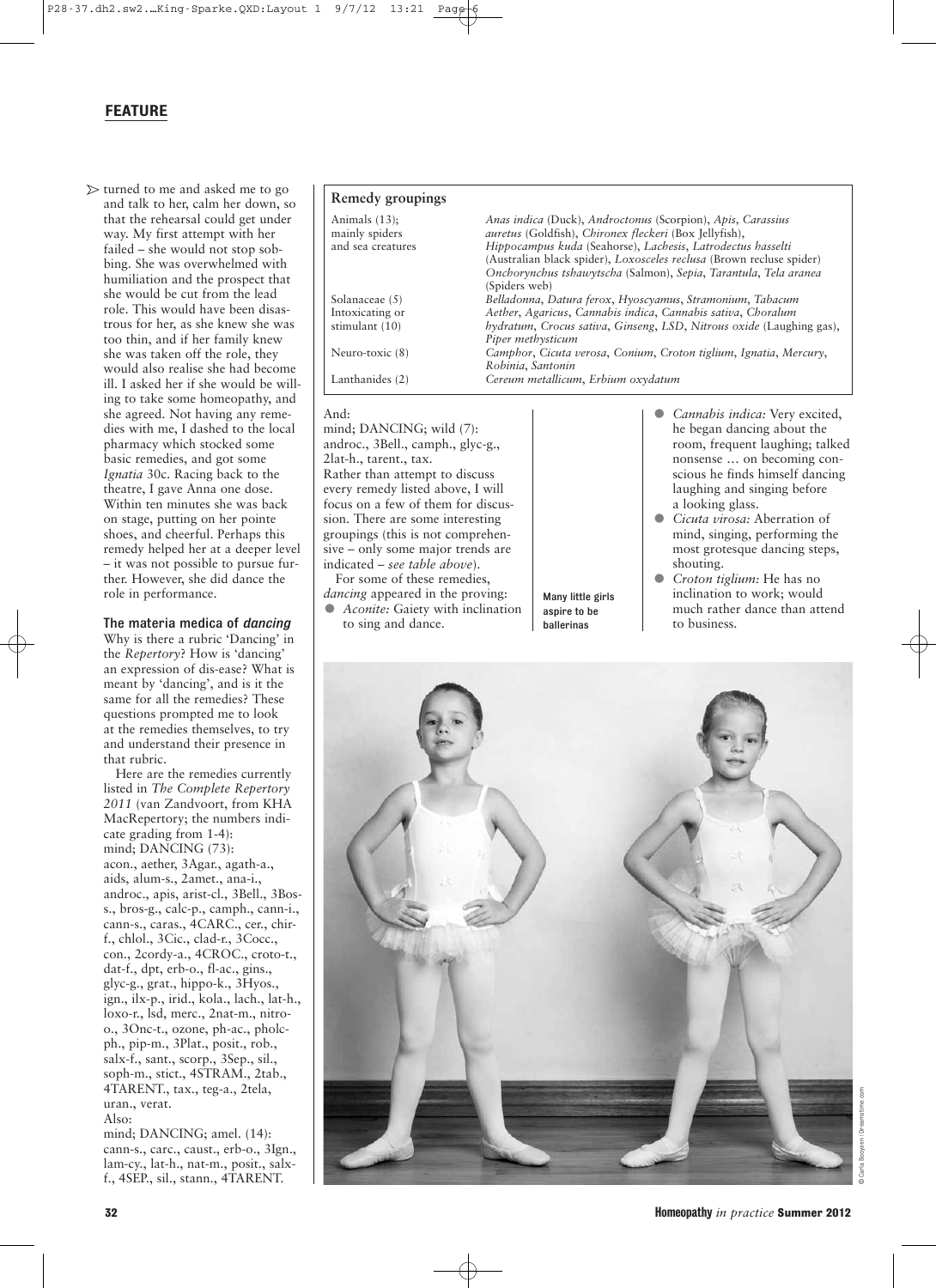## Tarentula is well known to have 'dancing' in its symptom picture

- *Hyoscyamus:* He makes ridiculous gestures like a dancing clown; danced, ran about the room and grasped at things which usually she never touched; they began to leap and dance as in chorea and all the time they seemed not to know any of their family.
- *Phosphoric acid:* She dances, without consciousness, violently and wildly, for several days, without lying down, except at night. (This is not how we normally think of this remedy!)
- Santoninum: Felt very excited, and inclined to dance and laugh (soon after taking).
- *Stramonium:* In a state of delirium, he dances, gesticulates, shouts with laughter and sings; he jumped and danced about the bed and knocked against the wall with incessant and disconnected talking and great violence, without the slightest consciousness; he danced at night in the churchyard.
- *Tabacum:* She is very lively and jolly, danced about on one leg for joy, and laughs without reason nearly all day (first day). Anxiety with very depressed melancholy thoughts while walking (third day, same prover).

The remedy *Tarentula* is well known to have 'dancing' in its symptom picture. This derives from the effects of the spider's bite (as recorded in *Allen's Encyclopaedia*):

• Maidens and wives, otherwise virtuous, the restraints of modesty being loosed, sigh deeply, howl, make indecent gestures, expose their sexual organs, are fond of pensile movements … some at length twist about in their own garments, and take excessive delight in such movements. Others like to strike with whips on the buttocks, heels, feet, back … Others have a great desire



- to run.
- Stretched upon the ground and seemed as if he was just going to expire. When he heard the music he began to move accordingly, got up as quick as lightning, and seemed as if he had been awakened by some frightful vision, and stared wildly about, still moving every joint of his body.

For this remedy, dancing is essential to the remedy picture and the symptom picture. There is such an intense connection with music and strong rhythms in particular, it

Virtuoso prima ballerina in *Swan Lake*

would be difficult to prescribe this remedy without seeing this keynote feature. There is a folk dance called the 'tarantella' (named after the Italian spider) which is generally very fast, sensuous and rhythmic. The spider remedies have a general feature of intense restlessness and need to move, and the repetitive rhythms enable this restlessness to have a satisfying form of expression. Vithoulkas writes:

Because of the wound-up state of the nervous system, the *Tarentula* patient is relieved by rhythmic

 $\triangleright$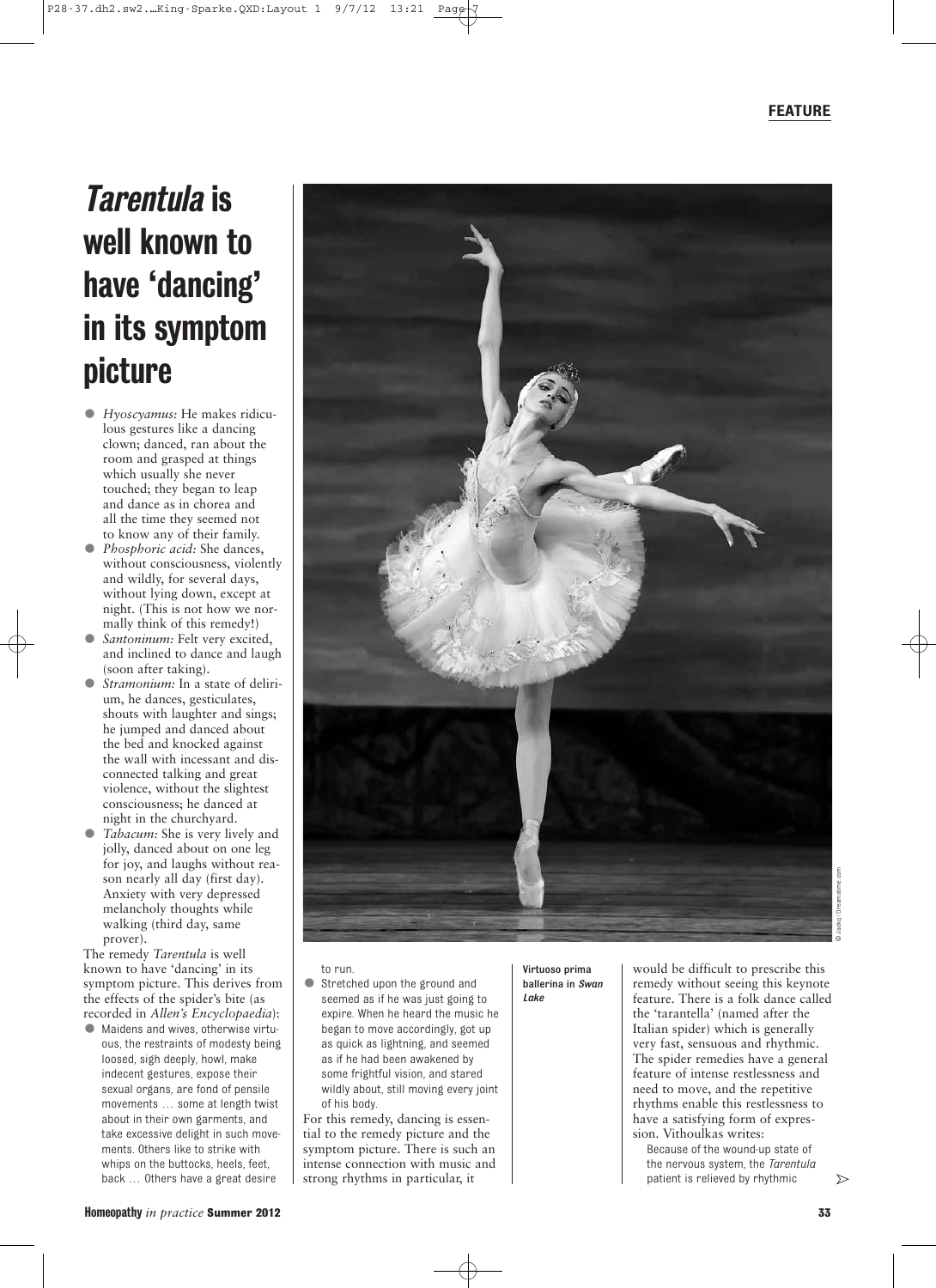## FEATURE

 $\triangleright$ activities and influences … rhythm seems to channel and release tension, thereby calming and quieting the nervous system … *Tarentula* patients are driven to wild, frenzied, rapid and vigorous movements. At the same time, however, the movements are graceful, rhythmic and flowing.

With *Sepia*, the provings do not give any indication of the remedy's relationship with dancing though there is an amelioration from violent exercise. The amelioration from dancing is an observation of cases where *Sepia* has been effective. Vithoulkas ascribes the centre of this remedy as a 'static' condition, which requires a great deal of stimulation in order to feel on all levels – emotional, physical, and especially sexual. The male and female hormones are too equal, too balanced, and this results in an indifference to sex. The typical body type is a woman who is thin, without sensuous curves, flatchested. Though with children who need *Sepia*, according to Borland, you will see that a dull child comes alive when dancing at a party.

The remedy *Carcinosin* represents an interesting and special connection with dance. Again, its inclusion in the repertory is from cured cases rather than proving symptom. *Dancing* is considered one of the key symptoms of *Carcinosin.* There is often great sensitivity to music. However, another outstanding feature of the remedy picture is the high degree of control. Miasmatically, cancer is about non-differentiation, suppression of individuality. People who need this remedy are often highly fastidious and perfectionist. This may be seen to some degree in the ballet world for, in a ballet class, one sees rows of identically dressed, physically similar girls. Individual expression is often subjugated to the dictates of the style, and emotional displays are discouraged. It is a highly controlled style of movement, requiring perfect visual line and performance.

All of these remedies are connected to dance in some way, but some have a more central and others a more peripheral connection. For many of the remedies, it is difficult to see how *dancing* is to be differentiated from an overexcited nervous system, intoxicated state or a violent compulsion to move arising out of fear, as in

*Stramonium*. Often dancing is associated with exhilaration and laughing, as part of the intoxicated picture. Or, it is some form of *chorea* which is little more than the uncontrolled twitching of muscles. This is far from the fullest meaning of *dancing* which engages the imagination through creative impulses, transforming these into meaningful expressions beyond words. As with many of our symptoms in the Repertory, there are often multiple meanings, and many possible interpretations to be distinguished. The associated characteristics must be taken into account, and whether or not the symptom represents a core feature of the patient, or a superficial expression.

## Conclusion

The intention of this article is to present a personal viewpoint and exploration of the interface between dance, as a highly specialised physical art form, and homeopathy. It is not intended as a complete guide to either the treatment of dancers, or the understanding of each of the remedies listed! Rather, I hope it may serve as a stimulant to thought and reflection about how we may understand this most human activity of dance and the world of the professional dancer, as well as how *dancing* appears in many of our remedies in the materia medica. *Dancing* can have a wide variety of meanings, as we see a multiplicity of expressions from the provings and the remedy pictures where dance is a key feature. *Dancing* connects with the totalities of both patients and remedies in many different ways, some deeply and others more superficially. Many rubrics can be explored in a similar fashion, helping us to have a deeper understanding of the meaning of symptoms.

## *REFERENCES*

Allen TF (ed 1992) *The Encyclopaedia of Pure Materia Medica.* New Delhi: Jain Borland D (1948) *Children's Types.* New Delhi: Jain

Buckroyd J (1991) 'Eating disorders' *The Report of Dance UK's Healthier Dancer Conference,* Brinson P ed. London: Laban Centre Publications Humphrey D (1937) www.dorishumphrey.org Melville-Thomas R (1987) 'Moving towards health' *Dancing Times* Vol. Ixvii, no. 920 Tufnell M (1993) 'Songs of the body' *Dance Now* Vol. 2, no. 1 London: Dance Books Ltd Van Zandvoort R (2011) *Complete Repertory 2011* Kent Homeopathics Associates MacRepertory Software Vithoulkas G (1991) *Essence of Materia Medica* New Delhi: Jain Wolman Dr R (1991) 'Amenorrhea and osteoporosis in female endurance athletes, including dancers' *The Report of Dance UK's Healthier Dancer Conference*, P. Brinson ed. London: Laban Centre Publications

*Ilana can be contacted at ilana.dannheisser@btinternet.com.*

## **WORLD · CLASS**



Massimo Mangialavori School of Homeopathy Patron

"My aims and hopes for the future of homeopathy are very close to the School's. It is a real joy for me to be associated with the School and to help further our beloved homeopathy. I feel honoured to be a Patron to the School."

SCHOOL OF HOMEOPATHY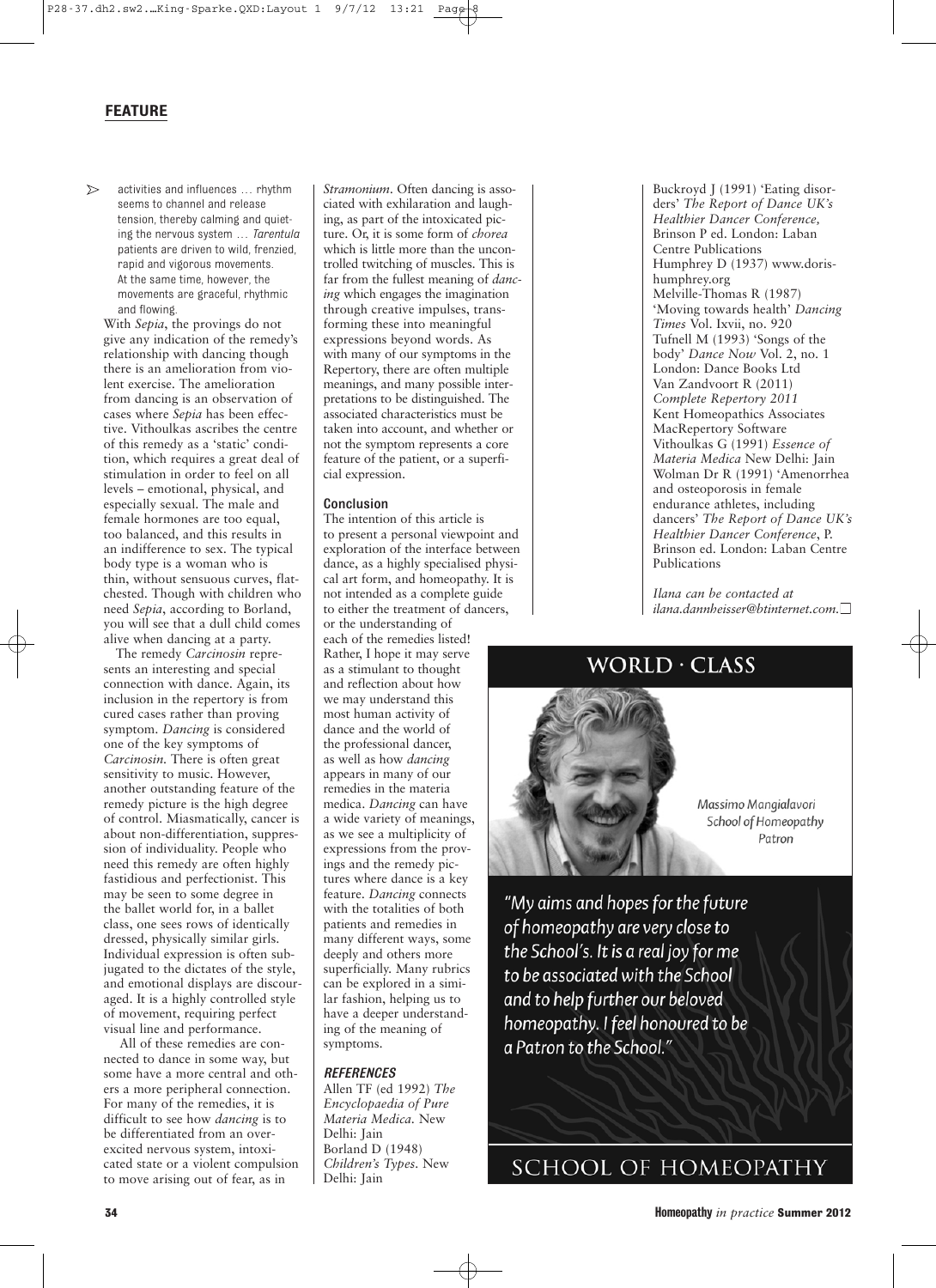made on the basis of Lauren's ability – but again it worked out for the better for everyone (siblings included). Now aged 12, Lauren's coaches also include David Felgate and

However, tennis is an incredibly demanding sport and a player needs to be supported mentally, emotion-

Jeremy Bates.

Support

# Going for Aurum

## by Ruth King-Sparke



Ruth attended college at CHE and graduated in 2005. She should have completed the course in 2004 but took an extra year to qualify as she had a baby every year of the course!

Ruth is currently on sabbatical due to family commitments, but with four children, family and friends it's more of an ongoing practice. Ruth has also completed all the levels of a Reiki course and is a Reiki master.

Have you ever noticed with your patients and their families that there is sometimes one child who, for better or worse, seems to play a pivotal role for the whole family? I have one such child who fulfils this role, thankfully for the better.

I have four children: Lauren (12), Alexander (10), Holly (9) and Liberty (6). Not long after Lauren was born in February 2000 (on Chinese New Year's day – she is a Dragon), I got mastitis, and Lauren had her first lot of vaccinations including BCG. When she became immediately unwell and the doctor wanted me to take antibiotics, I had my epiphany that 'something wasn't right here'. Thus Lauren set me on my road to homeopathy. Lauren had no more vaccinations and I signed up with the wonderful Centre for Homeopathic Education (CHE) before she was six months old. I haven't looked back since.

As my 'healthy little *Calc carb*' developed we noticed that she was quick, agile and well coordinated. As a treat we signed her up for some mini tennis lessons with the local David Lloyd Centre. After her first lesson (aged five) the coaches asked where she had been training and to their surprise we told them this was her first time on court. They suggested she could benefit from private lessons, setting our family's course once again.

By the time Lauren was six she had already outgrown the abilities of her first coach, so we took her to be coached by Jo Durie and Alan Jones (who coached Jo when she was No. 5 in the world), and together they make a great coaching team.

Aged ten, the coaches moved to new facilities and so we moved house too. Another pivotal decision Lauren in action earlier this year

ally and physically, and therefore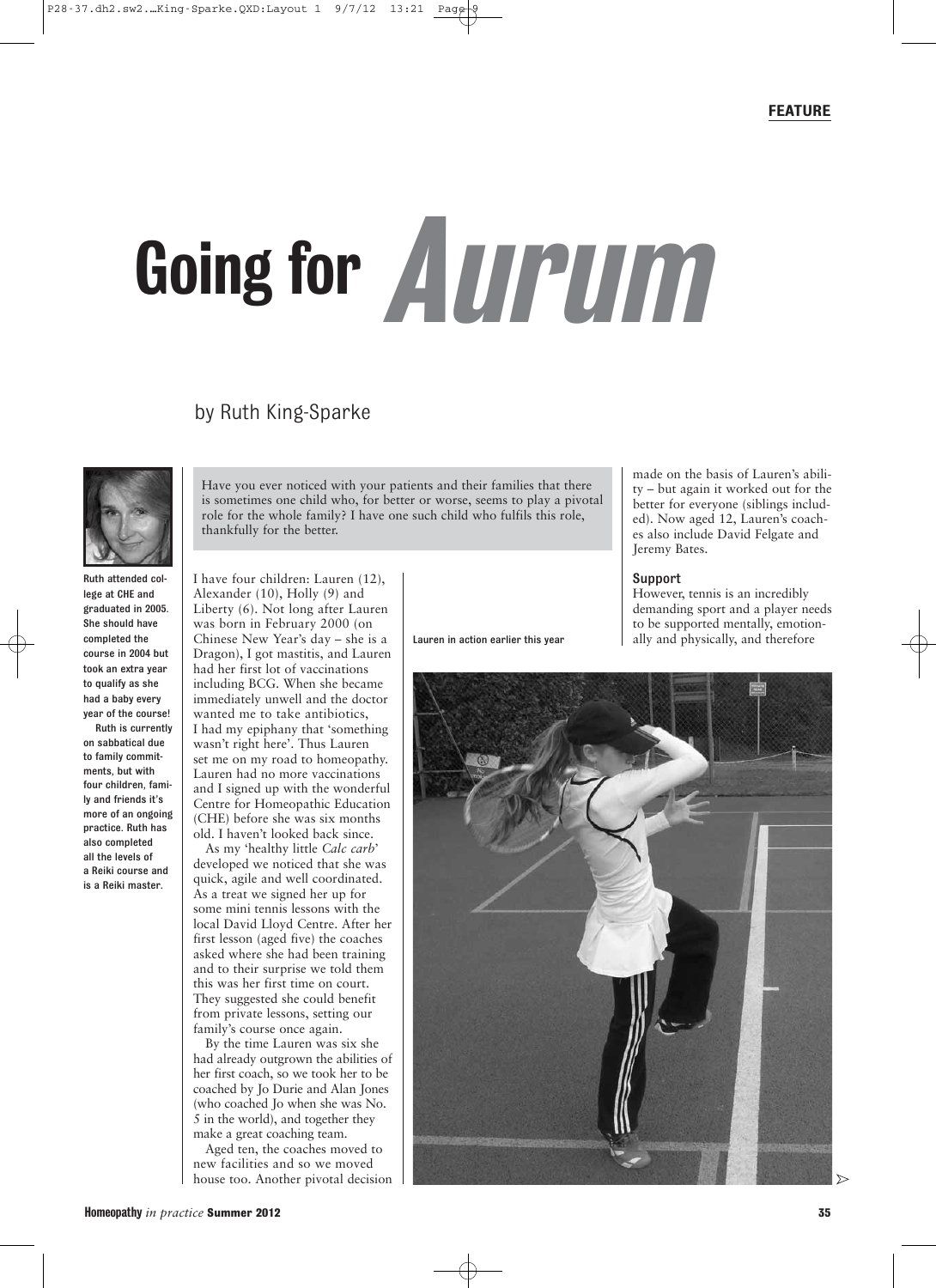## FEATURE

 $\triangleright$  homeopathy is ideal. For a start tennis is a solo game; you don't have the luxury of a team to fall back on, all the demands fall on the individual. It's a hostile game and if you're good you don't make many friends. If you are not a strong character, or are not supported in this respect, it can be quite debilitating for a young individual. They are expected to be mentally tough and emotionally strong; here of course remedies can be of great assistance – for the *Aurum* child who is far too critical of their own performance (despite achieving highly) or the *Sulphur* child who is gifted but just isn't disciplined enough, or the *Carcinosin* child who is just doing it to please their parents!

Nerves can also be a big problem but *Argentum nitricum* and *Gelsemium* are good and I like to give the Narayani remedy *Lack of Confidence* (although I just write CONFIDENCE on the label). Then there is coping with the feelings of failure, anger and disappointment of a defeat or just not living up to someone else's expectations. Knowing that we have the likes of *Lycopodium***,** *Ignatia***,** *Natrum muriaticum* and *Staphysagria* in our tool kit are priceless.

More than the players, though, a lot of the parents could do with taking a remedy or two. The *Nux vomica* who berate their children

## **Sinding-Larsen-Johansson disease**

Sinding-Larsen-Johansson disease (SLJ) affects the proximal end of the patellar tendon as it inserts into the inferior pole of the patella, and represents a chronic traction injury of the immature osteotendinous junction. It is a closely related condition to Osgood-Schlatter disease. Some authors class SLJ as jumper's knee in the paediatric setting.

**http://radiopaedia.org/articles/ sinding-larsen-johansson-disease**

when they come off court (not that they could do any better) or the ones turning bright red with stress while their child is playing – and then break down in tears after! And these are just juniors! If you are not careful a child could end up quite damaged by this process.

Physically tennis is a minefield but again homeopathy is a big support. Lauren plays at national level and it's a bit like looking after a racehorse. We are fortunate enough to have on board Peter Marcasiano, a very 'switched on' physical trainer who trains with some of the very best athletes in the world. One day my husband mentioned to him that Lauren would be taking a remedy for something and that she



## I am still so very pleased that I always have my vast array of magnificent remedies to turn to

was (mostly) un-vaccinated and he responded 'I knew there was something different about her compared to the other children but I couldn't put my finger on it – now I understand'.

## Growing into your sport

If you start a sport at a very young age (especially such a physically demanding one) it has to be viewed, in my opinion, as a marathon not a sprint. As homeopaths we appreciate the differences in people but it's never more evident than in sport when children of the same age are at varying degrees of both mental and physical development. Some girls at 12 are just that – girls – while others are nearly women, and that can create a very uneven playing field for a few years until the others catch up.

Parents have to be careful that they don't 'over-train' their children – and many of them do; there is no point being the world's number one junior if you're permanently physically damaged by the age of 18. I have already heard of a case of

### **Osgood-Schlatter disease**

Osgood-Schlatter disease is a disease that mostly affects the knee or both knees and is usually associated with teenagers that are very active in sports related activities. Pains in the knee can be accompanied by swelling and tenderness that might make it very uncomfortable to walk. Pain in the knee that escalates during activities such as running or jumping and reduces when someone rests is another sign of the Osgood-Schlatter disease. **http://www.osgoodschlattersdis ease.org/signs-and-symptomsof-osgood-schlatters-disease/**